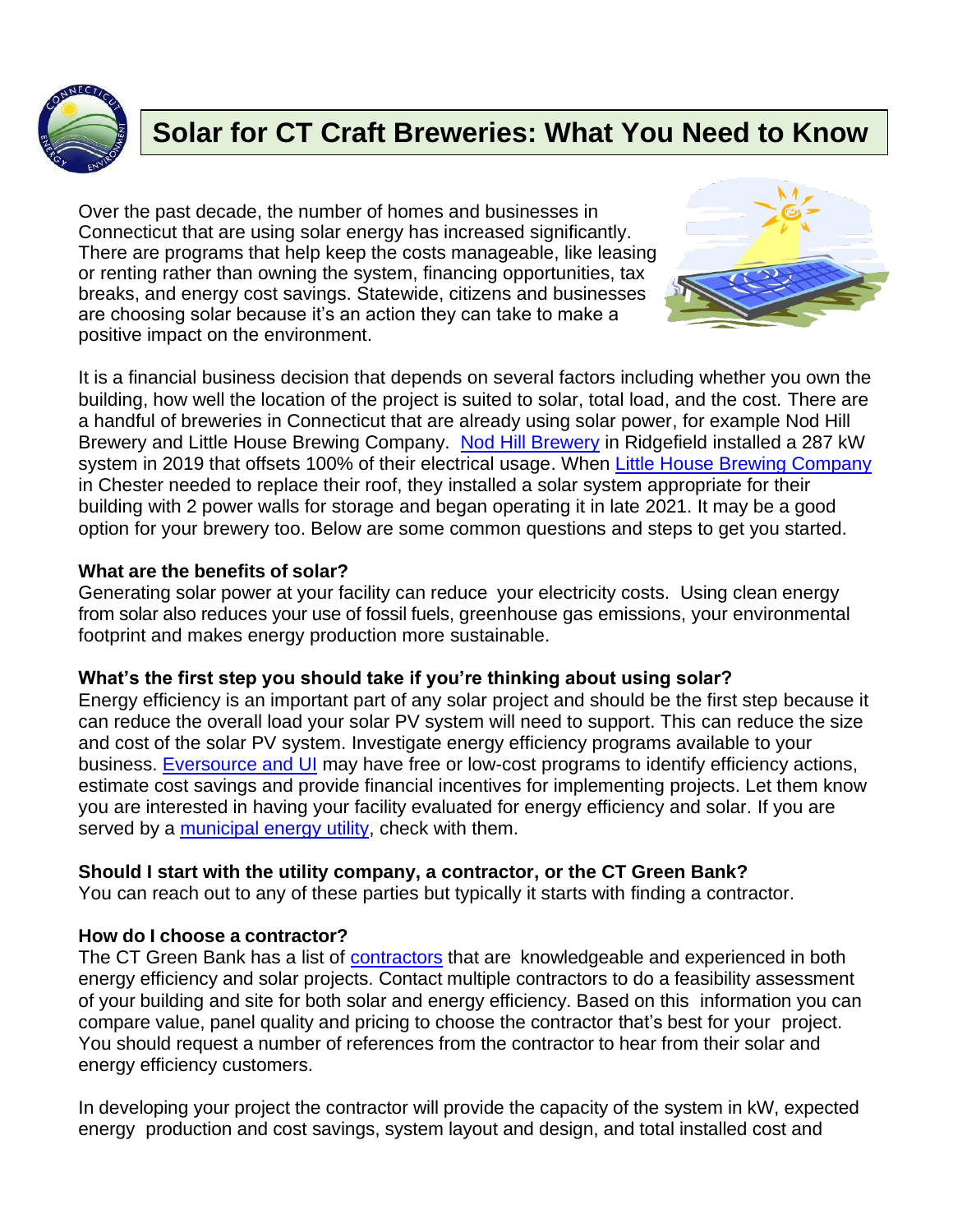financing options, including tax credits if applicable. Discuss the condition of the roof, it should have an expected life of at least 15 – 20 more years and be able to accept added load if the panels will be installed there. Find out if any servicing or maintenance will be required and if this is part of what they provide.

Other options include installing canopy panels and panels in/over parking areas. Such installations would require approval by the local building inspector and likely the planning and zoning commission in your municipality. Ask your contractor to provide information about decommissioning of the panels when they reach the end of life. Solar installations of this scale do not require any State level approvals.

C-Pace also has a third-party technical advisor that can help evaluate the project to ensure the quality of the proposal. Your contractor should also handle any local ordinances or permits if needed.

## **What types of financing are available for solar?**

There are several options building owners can use to finance solar, including:

- Self-finance the system with cash or bank loan so that you own it.
- Finance through the installer/contractor if offered. They may have their own offers/terms.
- Use CT Green Bank C-PACE [programs](https://www.cpace.com/building-owner/what-is-c-pace/) that provide loans for clean energy and efficiency upgrades that are paid back through assessments on property tax bills. It's designed so the energy savings cover the cost of the loan. You must use an installer certified by the CT Green Bank. C-PACE program offer 100% up-front financing with no money down.
- Use a solar power purchase agreement (PPA) where the system is owned by a third-party. The CT [Green](https://www.cpace.com/building-owner/what-is-c-pace/green-bank-solar-ppa/) Bank PPA pre-screens installers, and owns, maintains and insures the system for the full 20 years. There are no upfront installation costs. You pay a variable amount each month based on the amount of electricity the installed system produces.
- Lease the system from a third-party (solar developer / installer) and make regular lease payment each month.

## **Are there any tax credits or rebates?**

Yes, the federal Solar Investment Tax Credit (ITC) under section 48 of the Internal Revenue Code provides commercial tax credits, a dollar-for-dollar reduction in the income taxes that a company would otherwise pay the federal government. The ITC is based on the amount of investment in solar property. It is currently equal to 26% (in 2022) and will step down to 22% in 2023 and 10% in 2024. See [summary of the ITC](https://www.seia.org/sites/default/files/2021-01/SEIA-ITC-Factsheet-2021-Jan.pdf)

[DSIRE](http://www.dsireusa.org/) is a source of information on incentives and policies that support renewable energy in the US. Enter your zip code to be directed to a list of financial incentives and regulatory policies that apply to CT.

What type of pay back can I expect from a solar project and how do I know it is accurate? You can use the following questions to guide your inquiry about the payback from a solar project. The CT Green Bank may also be able to assist in the evaluation of your options. If you are using a third party consultant these are questions they can answer. You can also get references from the contractor and ask their solar customers about these topics.

- How should a customer think about projected future energy costs in relation to investing in solar?
- What characteristics of a solar proposal are most important for determining if it is feasible and a good fit for a customer's facility?